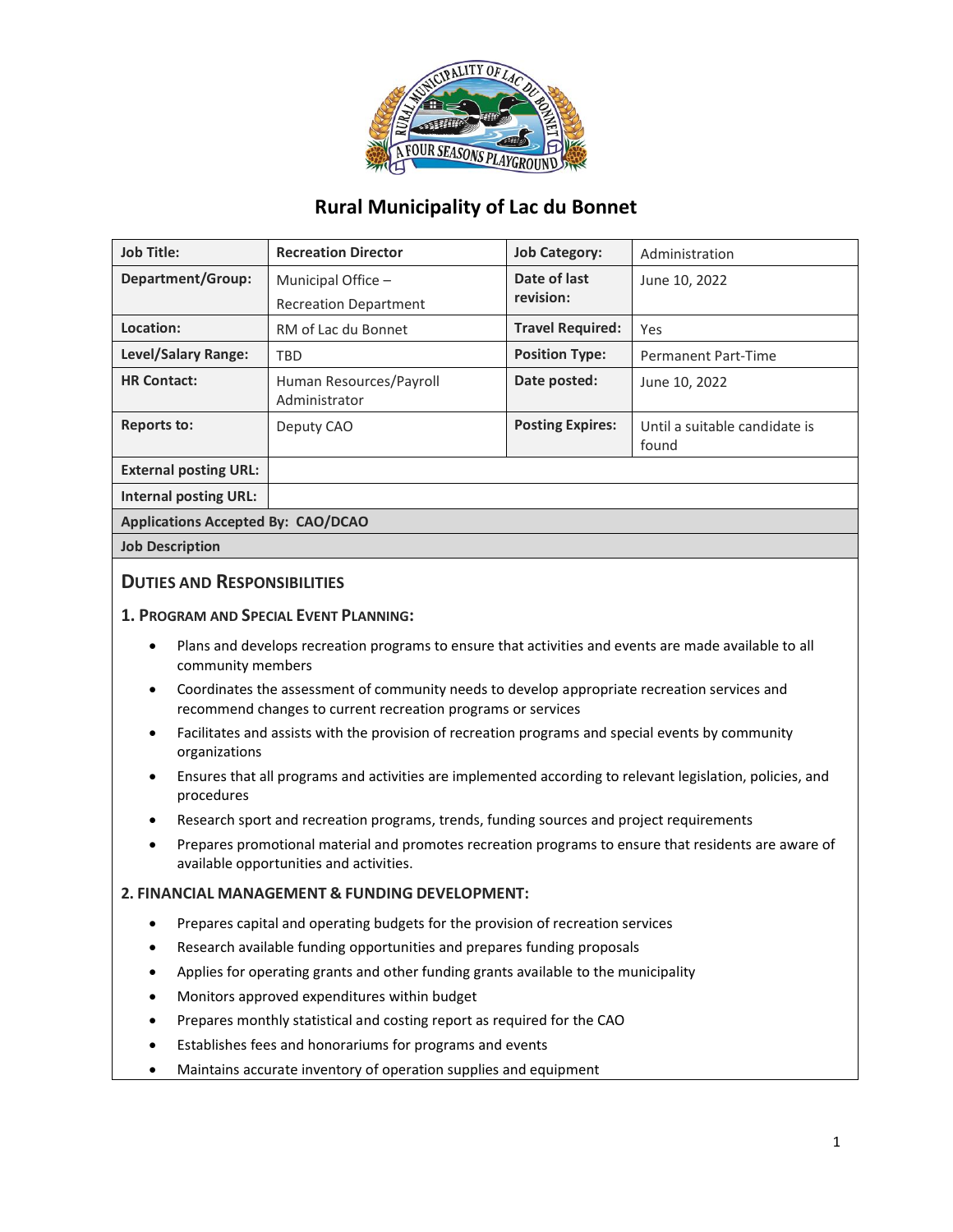

# **Rural Municipality of Lac du Bonnet**

### **3. HUMAN RESOURCE MANAGEMENT:**

- Directs and monitors staff in the performance of their tasks in accordance with policy and Manitoba labour laws. Carries out disciplinary action as necessary
- Plans, assigns, supervises, and evaluates the work of full, part time and casual employees providing supervision, leadership, and appraisal of job performance
- Ensures proper safety standards for employees, facility users and program participants are maintained

## **4. RELATIONSHIP BUILDING & ADMINISTRATION:**

- Receives and responds to inquiries and complaints from the public and other communities
- Facilitates effective communication between community members and the recreation department in response to changing needs
- Develops and fosters relationships with all levels of government, community stakeholders and the public
- Attends various committee and management meetings, and other meetings as required
- Maintains knowledge of current theory and practice of community recreation
- Responsible for daily operation of all components of the recreation department (reports, files, correspondence)
- Prepares and presents policy recommendations to CAO regarding programs and other initiatives
- Maintains database for customer service information ensuring proper safekeeping of records and personal information
- Other duties as assigned

## **REQUIREMENTS:**

### **1. Demonstrated Knowledge in the following:**

- Recreation and leisure program administration, management, and delivery
- Relevant legislation, policy, and procedures
- Special event planning
- Volunteer training, development, and recognition
- Ability to communicate and interact effectively with the public

### **2. Skills & Ability:**

- Sound leadership, organizational, and effective decision-making skills
- Ability to work with minimal supervision and adapt to changing priorities
- Strong oral and written communication skills
- Empowering leadership skills and ability to maintain working relationships
- Ability to effectively manage employees and volunteers
- Must very self-motivated and work independently

### **3. Working Conditions:**